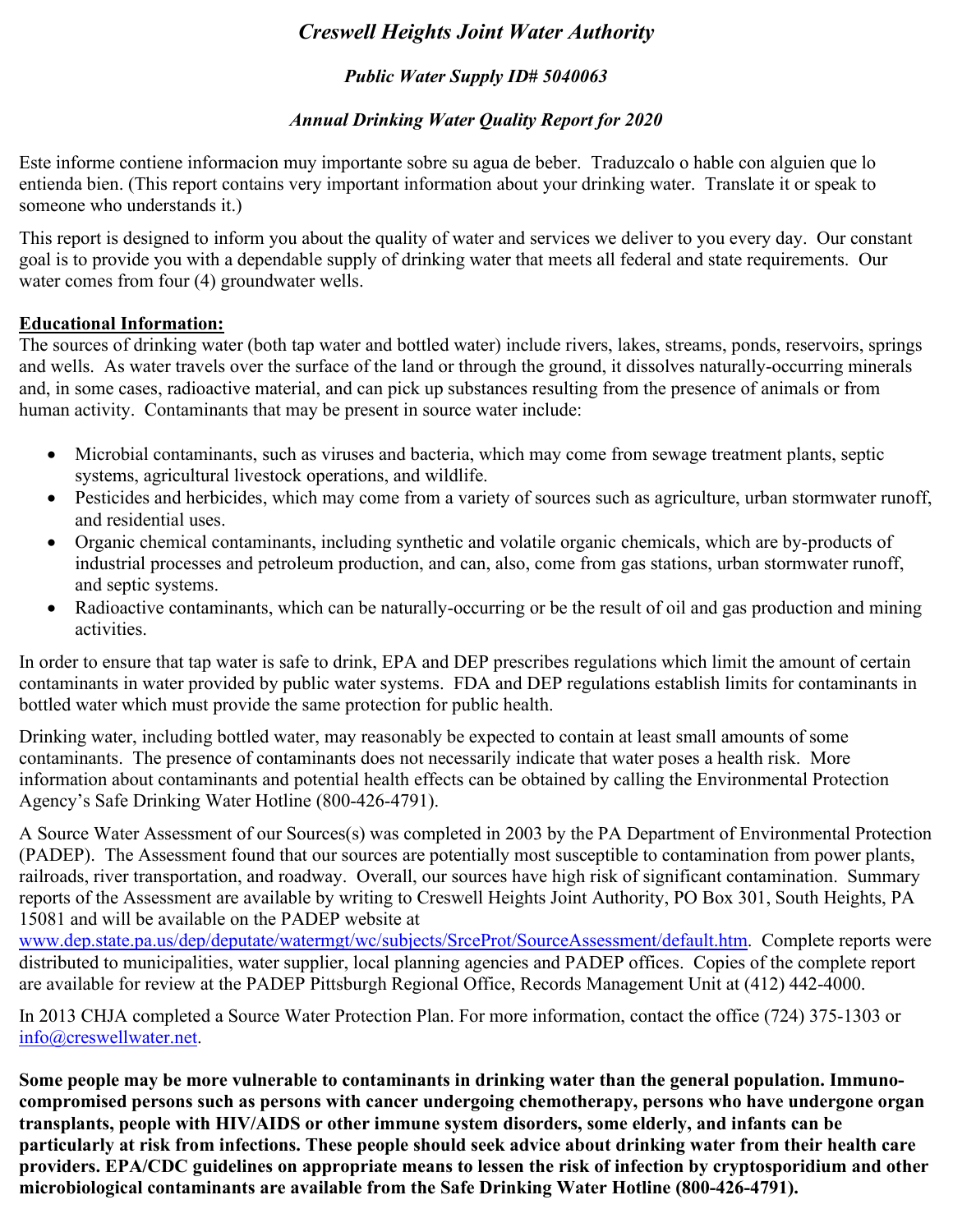Creswell Heights Joint Water Authority routinely monitors for constituents in your drinking water according to Federal and State laws. The following table shows what we detected in our water during the period of January 1<sup>st</sup> to December  $31<sup>st</sup>$ , 2020. It's important to remember that the presence of these constituents does not necessarily pose a health risk. In the following tables, you will find many terms and abbreviations you may not be familiar with. To help you better understand these terms we have provided the following:

### **Definitions and Abbreviations:**

*ppm* - Parts per million or milligrams per Liter (mg/L). One part per million corresponds to one minute in two years or a single penny in \$10,000.

*ppb* - Parts per billion or micrograms per Liter (ug/L). One part per billion corresponds to one minute in 2,000 years, or a single penny in \$10,000,000.

*Action Level (AL)* - The concentration of a contaminant that, if exceeded, triggers treatment or other requirements which a water system must follow.

*Maximum Contaminant Level* - The "Maximum Allowed" (MCL) is the highest level of a contaminant that is allowed in drinking water. MCLs are set as close to the MCLGs as feasible using the best available treatment technology.

*Maximum Contaminant Level Goal* - The "Goal" (MCLG) is the level of a contaminant in drinking water below which there is no known or expected risk to health. MCLGs allow for a margin of safety.

*Maximum Residual Disinfectant Level (MRDL)* - The highest level of disinfectant allowed in drinking water. There is convincing evidence that addition of a disinfectant is necessary for control of microbial contaminants.

*Maximum Residual Disinfectant Level Goal (MRDLG)* - The level of drinking water disinfectant below which there is no known or expected risk to health. MRDLGs do not reflect the benefits of the use of disinfectants to control microbial contaminants.

*Minimum Residual Disinfectant Level (MinRDL)* - The minimum level of residual disinfectant required at the entry point to the distribution system.

| TEST RESULTS             |                                |              |                  |                          |                  |                     |                    |                                                                                                                                   |
|--------------------------|--------------------------------|--------------|------------------|--------------------------|------------------|---------------------|--------------------|-----------------------------------------------------------------------------------------------------------------------------------|
| Contaminant              | Date<br><b>Sampled</b>         | <b>Units</b> | <b>Violation</b> | Level<br><b>Detected</b> | Range            | <b>MCLG</b>         | <b>MCL</b>         | <b>Likely Source of Contamination</b>                                                                                             |
| Haloacetic Acids         | $9 - 16 - 20$<br>$11 - 3 - 20$ | ppb          | No               | 10.2                     | $9.75 -$<br>10.2 | $\theta$            | 60                 | By-product of drinking water<br>chlorination                                                                                      |
| Trihalomethanes          | $8 - 6 - 20$<br>$11 - 3 - 20$  | ppb          | No               | 37.3                     | $33.1 -$<br>37.3 | $\theta$            | 80                 | By-product of drinking water<br>disinfection                                                                                      |
| Fluoride                 | $9 - 5 - 18$                   | ppm          | No               | 0.2                      | (a)              | $\overline{2}$      | $\mathfrak{D}$     | Water additive that promotes strong<br>teeth, erosion of natural deposits,<br>discharge from fertilizer and<br>aluminum factories |
| Barium                   | $9 - 5 - 18$                   | ppm          | No               | 0.0292                   | (a)              | $\overline{2}$      | $\overline{2}$     | Discharge of drilling wastes,<br>Discharge from metal refineries,<br>erosion of natural deposits                                  |
| Distribution<br>Chlorine | June 2020                      | ppm          | No               | 0.75(b)                  | $0.75 -$<br>1.04 | <b>MRDLG</b><br>4.0 | <b>MRDL</b><br>4.0 | Additive to control microbes                                                                                                      |
| Nitrate                  | $8 - 5 - 20$                   | ppm          | No               | 0.43                     | (a)              | 10                  | 10                 | Run off from fertilizer use, leaching<br>from septic tanks, sewage, erosion of<br>natural deposits                                |

**TEST RESULTS**

a.) Only one sample required. All samples were taken on the dates shown. The results are from the latest samples required by regulations.

b.) Lowest level detected for 2020.

| <b>Entry Point Disinfectant</b> |               |                                 |                               |      |                        |                  |                                            |
|---------------------------------|---------------|---------------------------------|-------------------------------|------|------------------------|------------------|--------------------------------------------|
| Contaminant                     | <b>MinRDL</b> | <b>Lowest level</b><br>detected | Range of<br><b>Detections</b> | Unit | Date<br><b>Sampled</b> | <b>Violation</b> | <b>Likely Source of Contamination</b>      |
| Chlorine                        | 0.65          | 0.78                            | $0.78 - 1.13$                 | ppm  | 7-15-20                | No               | Water additive used to control<br>microbes |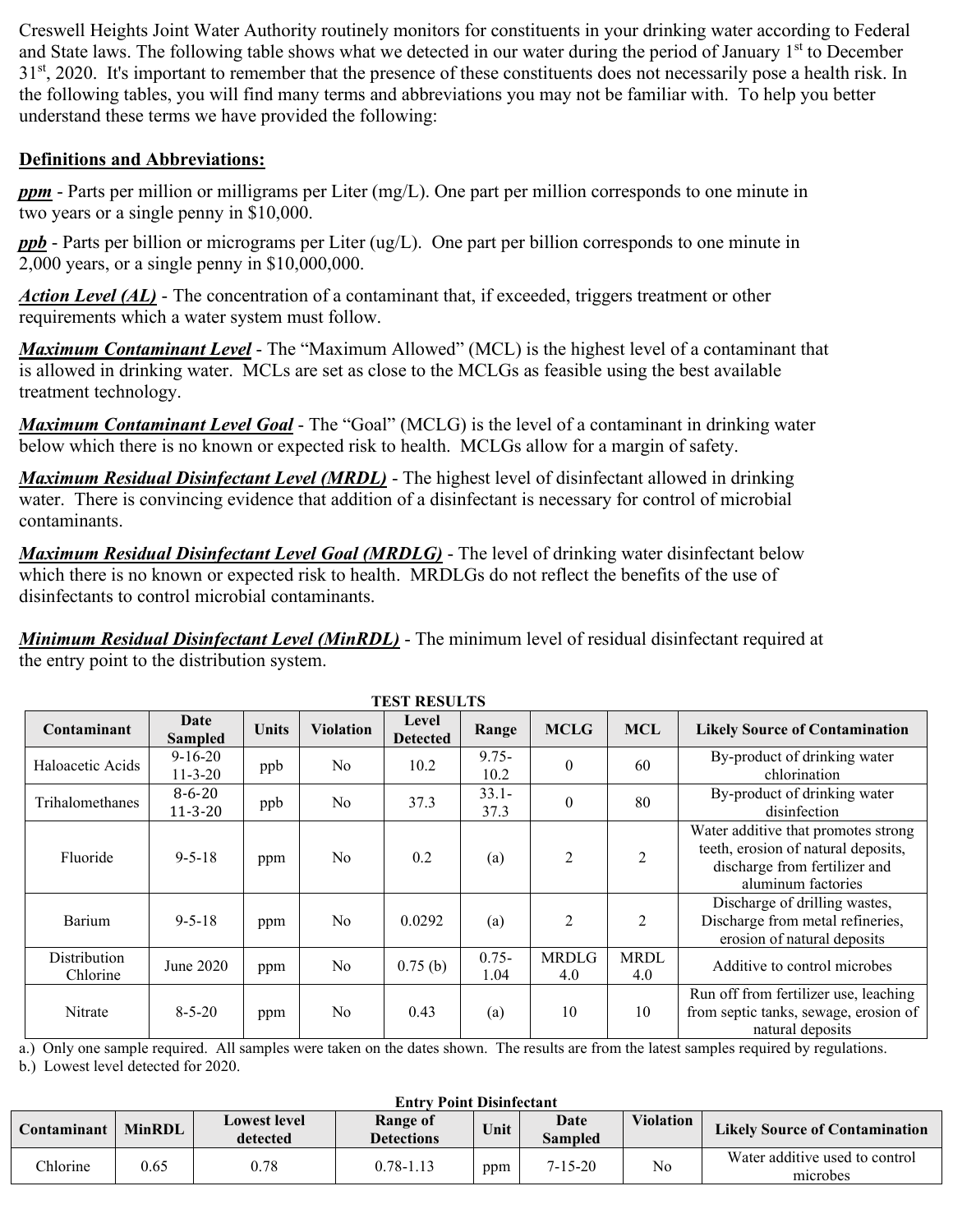### **Lead and Copper Testing:**

In 2020 CHJA tested 32 homes for the presence of lead and copper in their household plumbing, the 90th percentile results for both lead and copper were below the action levels as you can see in the chart below. If present elevated levels of lead can cause serious health problems, especially for pregnant women and young children. Lead in drinking water is primarily from materials and components associated with service lines and home plumbing. CHJA is responsible for providing high quality drinking water but cannot control the variety of materials used in plumbing components. When your water has been sitting for several hours, you can minimize the potential for lead exposure by flushing your tap for 30 seconds to 2 minutes before using water for drinking or cooking. If you are concerned about lead in your water, you may wish to have your water tested. Information on lead in drinking water, testing methods and steps you can take to minimize exposure is available from the Safe Drinking Water Hotline or at http://www.epa.gov/safewater/lead.

**What can you do to reduce exposure to copper in drinking water? Run your water to flush out copper. If water hasn't been used for several hours, run water for 30 seconds to 2 minutes or until it becomes cold or reaches a steady temperature before using it for drinking or cooking.** 

| Contaminant | <b>Date</b><br>Sampled        | <b>Violation</b> | <b>Units</b> | <b>90TH</b><br>Percentile | Range              | <b>MCLG</b>      | <b>MCL</b> | <b>Likely Source of Contamination</b>                                                                           |
|-------------|-------------------------------|------------------|--------------|---------------------------|--------------------|------------------|------------|-----------------------------------------------------------------------------------------------------------------|
| Lead        | $6 - 1 - 20$<br>$9 - 30 - 20$ | N <sub>o</sub>   | ppb          | 0.59                      | $0-$<br>0.78       | $\boldsymbol{0}$ | $AL=15.0$  | Corrosion of household plumbing<br>systems; erosion of natural<br>deposits                                      |
| Copper      | $6 - 1 - 20$<br>$9 - 30 - 20$ | N <sub>o</sub>   | ppm          | 0.528                     | $0.137 -$<br>0.796 | 1.3              | $AL=1.3$   | Corrosion of household plumbing<br>systems; erosion of natural<br>deposits; leaching from wood<br>preservatives |

**June-September 2020**